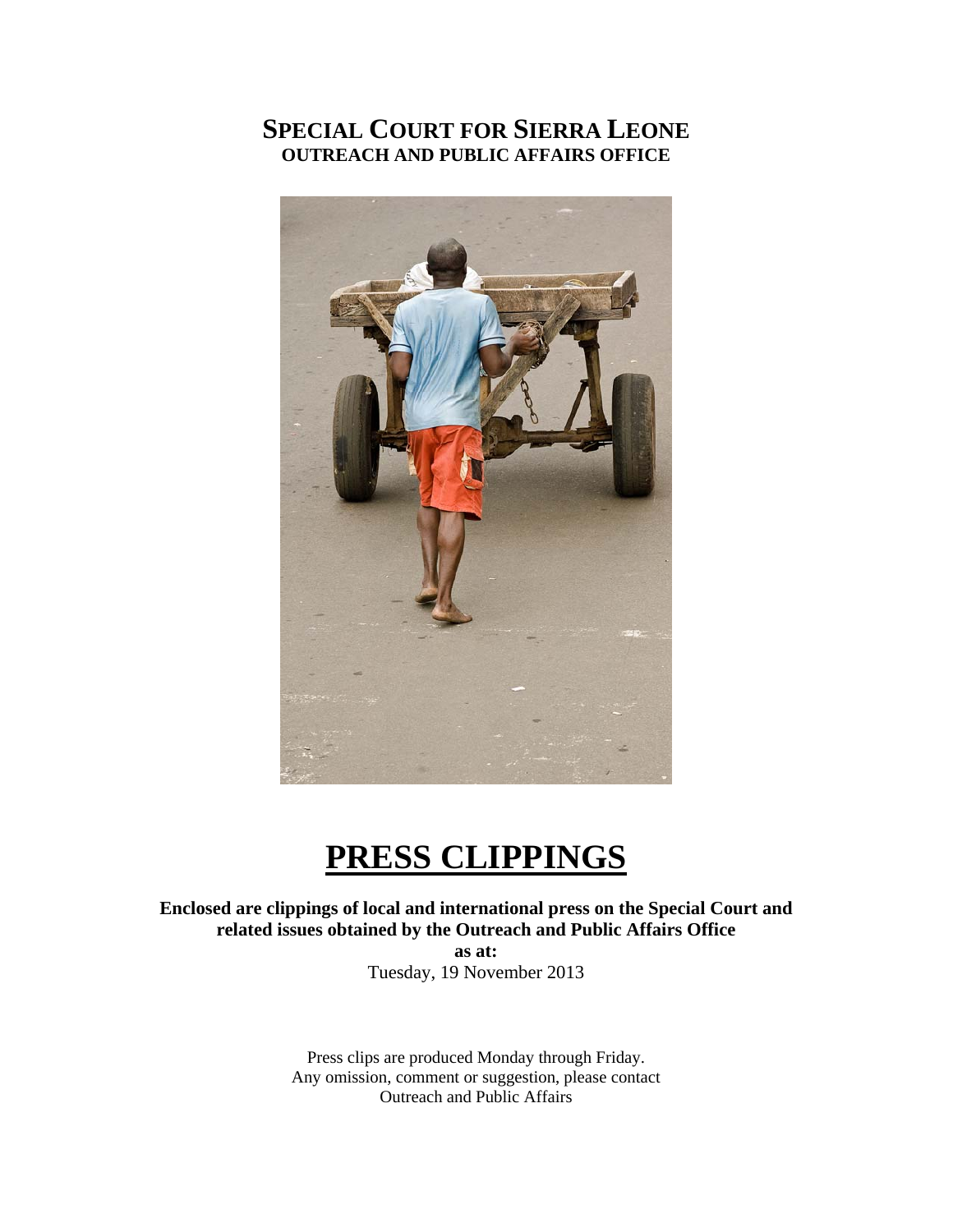| <b>International News</b>                                                 |           |
|---------------------------------------------------------------------------|-----------|
| Taylor's Dignity Must Be Respected - Cyril Allen Talks Tough / Heritage   | Pages 3-4 |
| Press Release on Hon. Justice Dr. O.B.K. Dingake / Government of Botswana | Page 5    |
| UK Not Happy With Local Probe / Colombo Gazette                           | Page 6    |
| UNSC Verdict is a Victory for the Rule of Law / The Star                  | Pages 7-8 |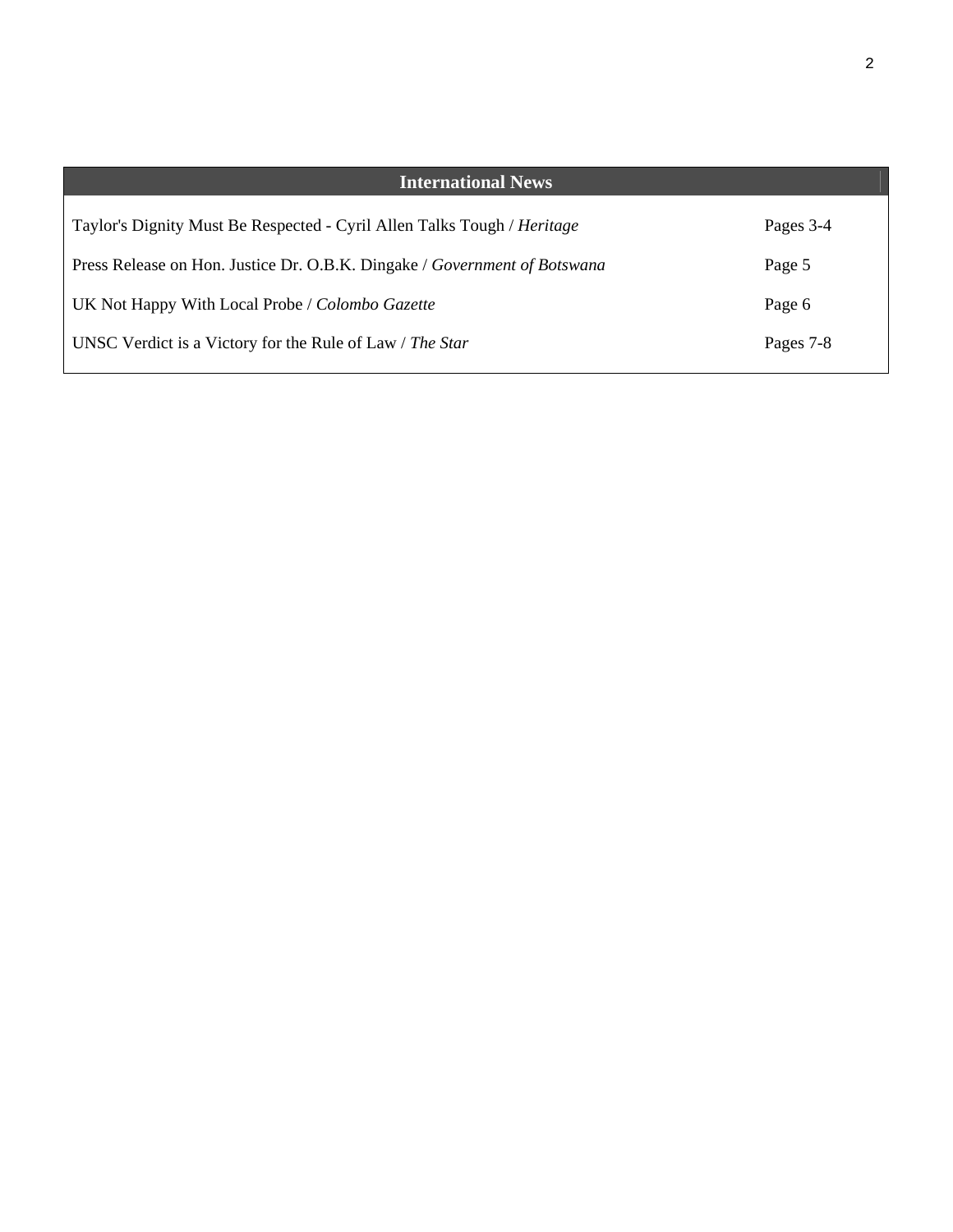### Heritage (Liberia) Monday, 18 November 2013

#### **Taylor's Dignity Must Be Respected - Cyril Allen Talks Tough**

The Chairman emeritus of the former ruling National Patriotic Party of Liberia (NPP), Chief Cyril Allen, has vowed to galvanize support to petition the Liberian Legislature and the parliament of Sierra Leone to secure Mr. Charles Taylor's transfer from a British prison.

In an interview with the Catholic owned Radio Veritas, Chief Allen stated that he would begin by engaging his party's(NPP) legislative caucus, President Ellen Johnson-Sirleaf and the Sierra Leone authorities on the matter.

Chief Allen's comments came on the heels of assertions by the family of Taylor that he(Taylor) was being 'ill-treated' in the British jail where he is serving his 50-year war crimes sentence.

But Britain dismissed the allegations as "utter nonsense". Taylor family spokesman Sando Johnson told a press conference in Monrovia recently that prison officers were withholding food and water from the 65 year-old former president, who arrived at the British jail nearly a month ago. The name of the jail has not been revealed.

"Information we got revealed that he is not given food and even water," Johnson told reporters. "If this continues for the next two days, Taylor may die in jail." But a spokeswoman for Britain's Prison Service said: "These allegations are total nonsense."

Taylor's spokesman said friends and contacts had obtained the information and that the family had not been in contact with him since he was transferred to Britain from The Hague, where he had been held since the start of his trial in 2007.

Under the terms of Taylor's prison sentence, the Committee for the Prevention of Torture is able to visit him in prison at any time, officials have said.

Taylor is likely to spend the rest of his life behind bars in Britain after the UN-backed Special Court for Sierra Leone (SCSL) in The Hague upheld his sentence last month for arming rebels during Sierra Leone's brutal civil war during the 1990s.

His landmark sentence on 11 counts of war crimes and crimes against humanity was the first handed down by an international court against a former head of state since the Nazi trials at Nuremberg in 1946. The British government had offered in 2007 to house Taylor in a British jail if he was convicted, and to cover the costs of his imprisonment.

But the tough talking chairman emeritus of the NPP asserted that the Hybrid Court, which convicted Mr. Taylor, was established by an act of the Sierra Leonean Parliament and not any charter of the United Nations or the British government.

He averred that the former Liberian president is a prisoner of Sierra Leone and not Great Britain.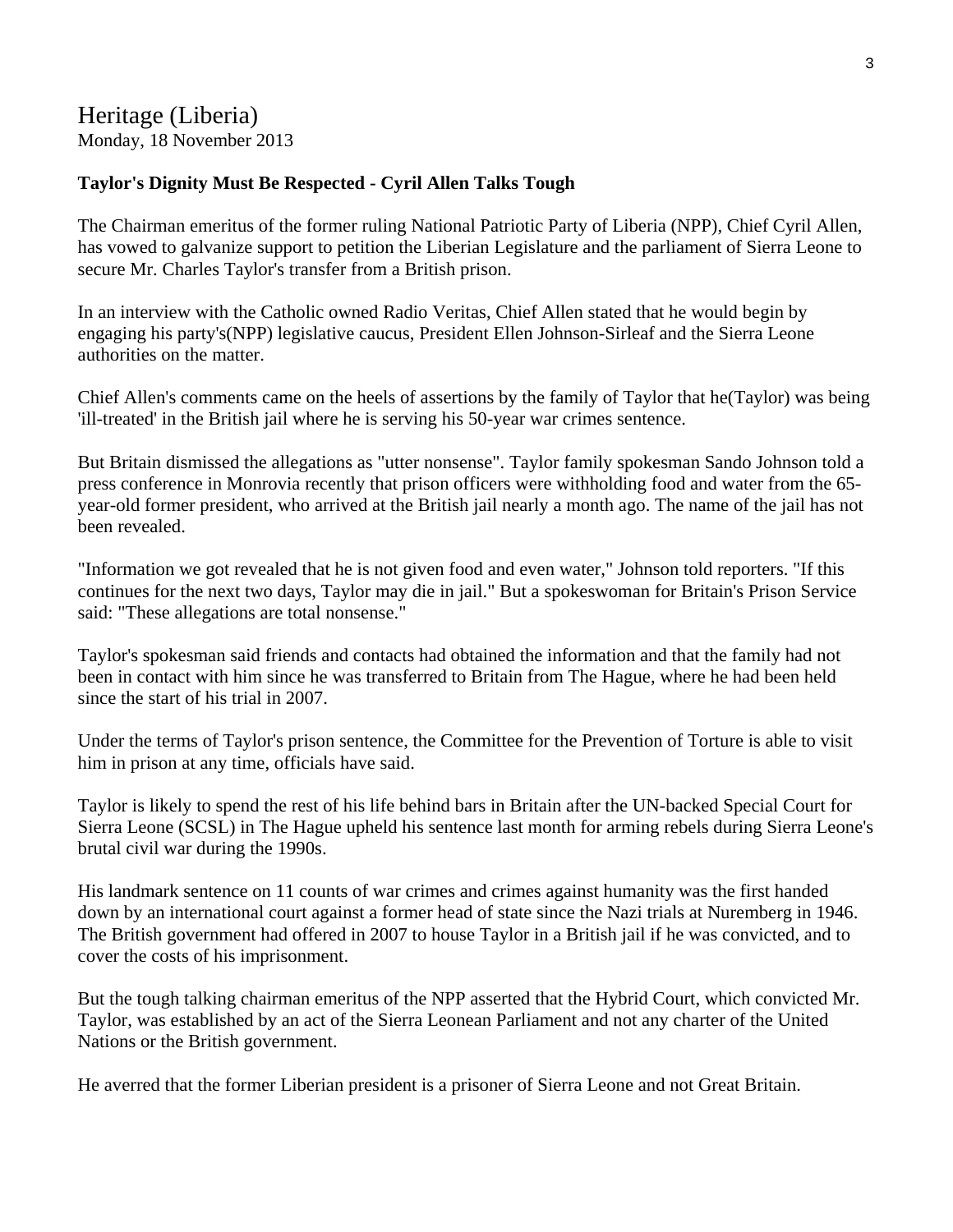Chief Allen again described the charges brought against Taylor during his trial as unjust and that the ruling was unfair.

Touching briefly on ties between Britain and Liberia, the Liberian opposition politician said he respects and appreciates the relations.

But he noted that the British government must equally respect the dignity of Mr. Taylor as a former Liberian President.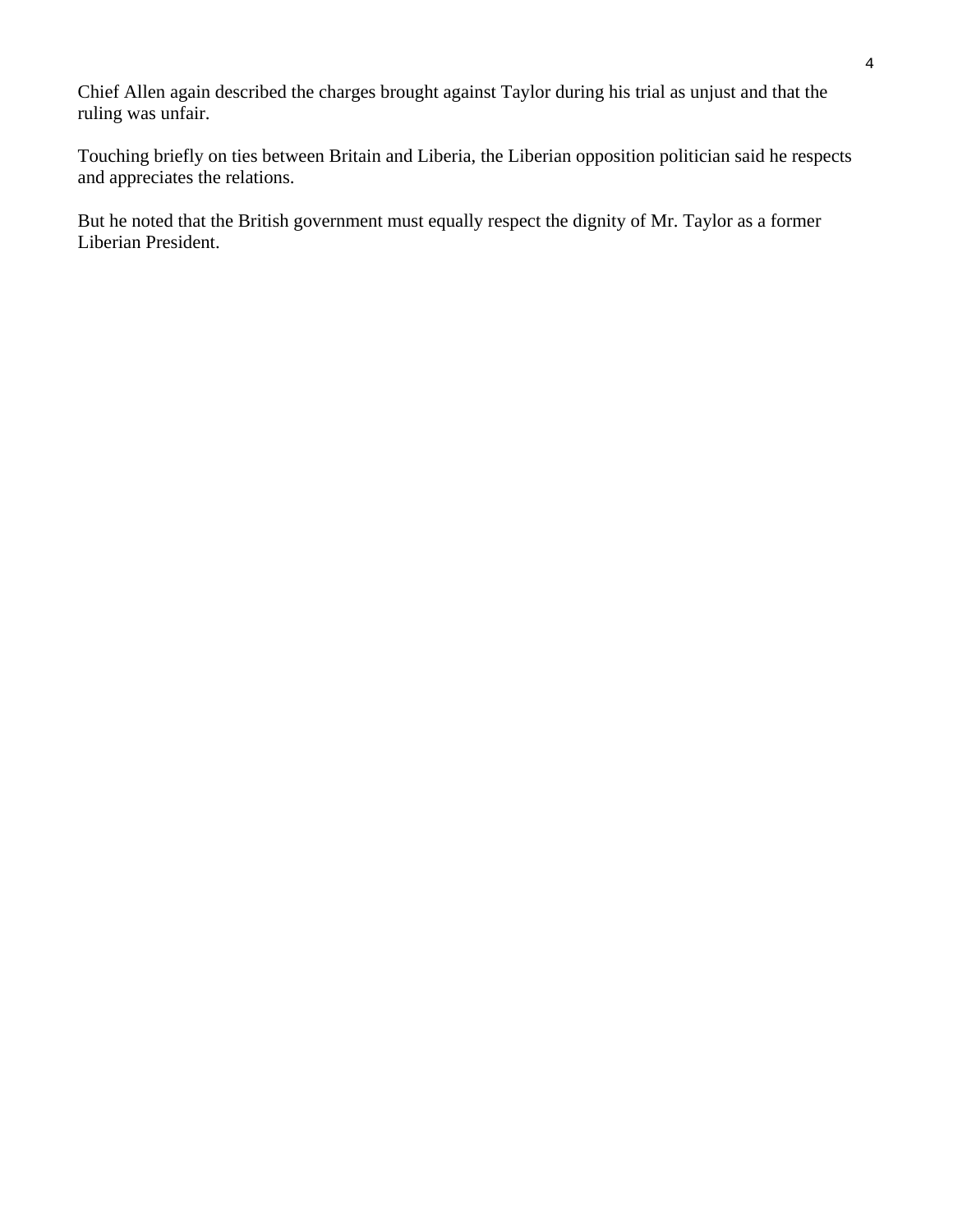## Government of Botswana

Monday, 18 November 2013 Press Release

The Administration of Justice has the honour to inform the nation that on the 16th of October, 2013, the Secretary General of the United Nations, Ban Ki-Moon, appointed the Hon. Justice Dr. O.B.K. Dingake to the roster of judges of the Residual Special Court of & Sierra Leone.

The Residual Special Court of Sierra Leone continues the mandate of the Special Court of Sierra Leone, a judicial body that was set up by the UN and the government of Sierra Leone to preside over the prosecution of persons who bear the greatest responsibility for serious violations of international humanitarian law, committed in Sierra Leone after the 30th November, 1996

#### AOJ PRESS RELEASE:

APPOINTMENT OF HON. JUSTICE O.B.K. DINGAKE TO POSITION OF JUDGE OF RESIDUAL SPECIAL COURT FOR SIERRA LEONE.

The Administration of Justice has the honour to inform the nation that on the 16th of October, 2013, the Secretary General of the United Nations, Ban Ki-Moon, appointed the Hon. Justice Dr. O.B.K. Dingake to the roster of judges of the Residual Special Court of & Sierra ...Leone.

The Residual Special Court of Sierra Leone continues the mandate of the Special Court of Sierra Leone, a judicial body that was set up by the UN and the government of Sierra Leone to preside over the prosecution of persons who bear the greatest responsibility for serious violations of international humanitarian law, committed in Sierra Leone after the 30th November, 1996 and during the Sierra Leone civil war. The court lists offices in Freetown and The Hague.

This assignment is an affirmative of the highest confidence the international community have in Botswana's judicial system and the Government of Botswana.

Hon. Justice Dr. Dingake was a jurist and scholar of international repute. His career path straddles academia, corporate world and the judiciary.

We have all the confidence that Justice Dingake will execute his assignment with fairness and integrity and make us all proud.

This appointment was not a full-time assignment and judge Dingake will sit from time to time as may be required by the President of the Court.

The Chief Justice takes this opportunity on behalf of the entire judiciary and people of Botswana to wish Hon. Justice Dr. Dingake all the best in his new international assignment.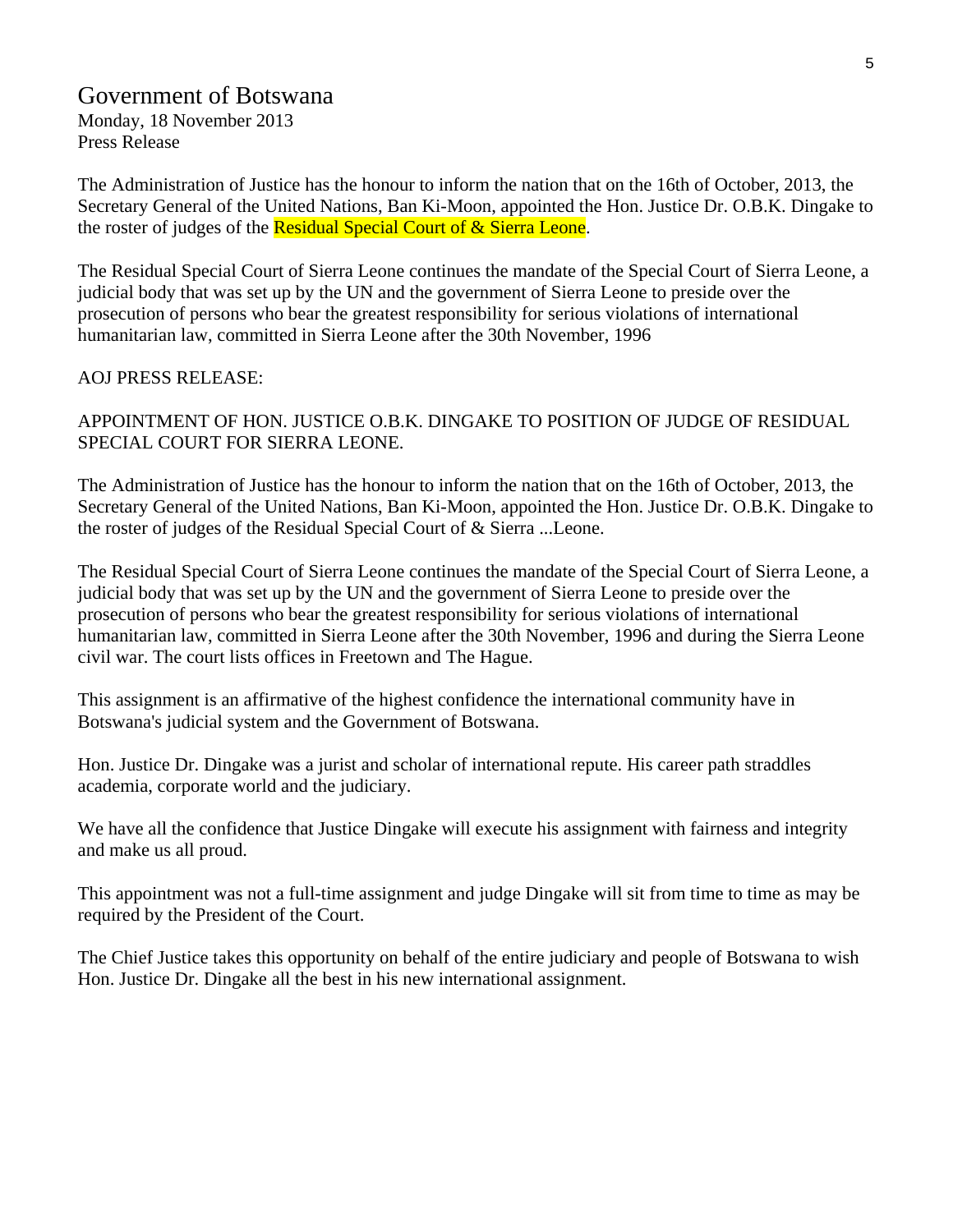## Colombo Gazette (Sri Lanka)

Tuesday, 19 November 2013

#### **UK not happy with local probe**

British Prime Minister David Cameron says investigations carried out by the Sri Lankan government on human rights related issues are not fully independent as most of them have been military-led inquiries.

-SNIP-

FULL DEBATE:

-SNIP-

#### **Sir Tony Baldry (Banbury) (Con):**

The UN Special Court for Sierra Leone has been sitting in The Hague for some time now. It demonstrates that there is plenty of precedent showing that if the United Nations Security Council has the will, it is perfectly possible to devise mechanisms for independent judicial inquiries into crimes against humanity by UN member states.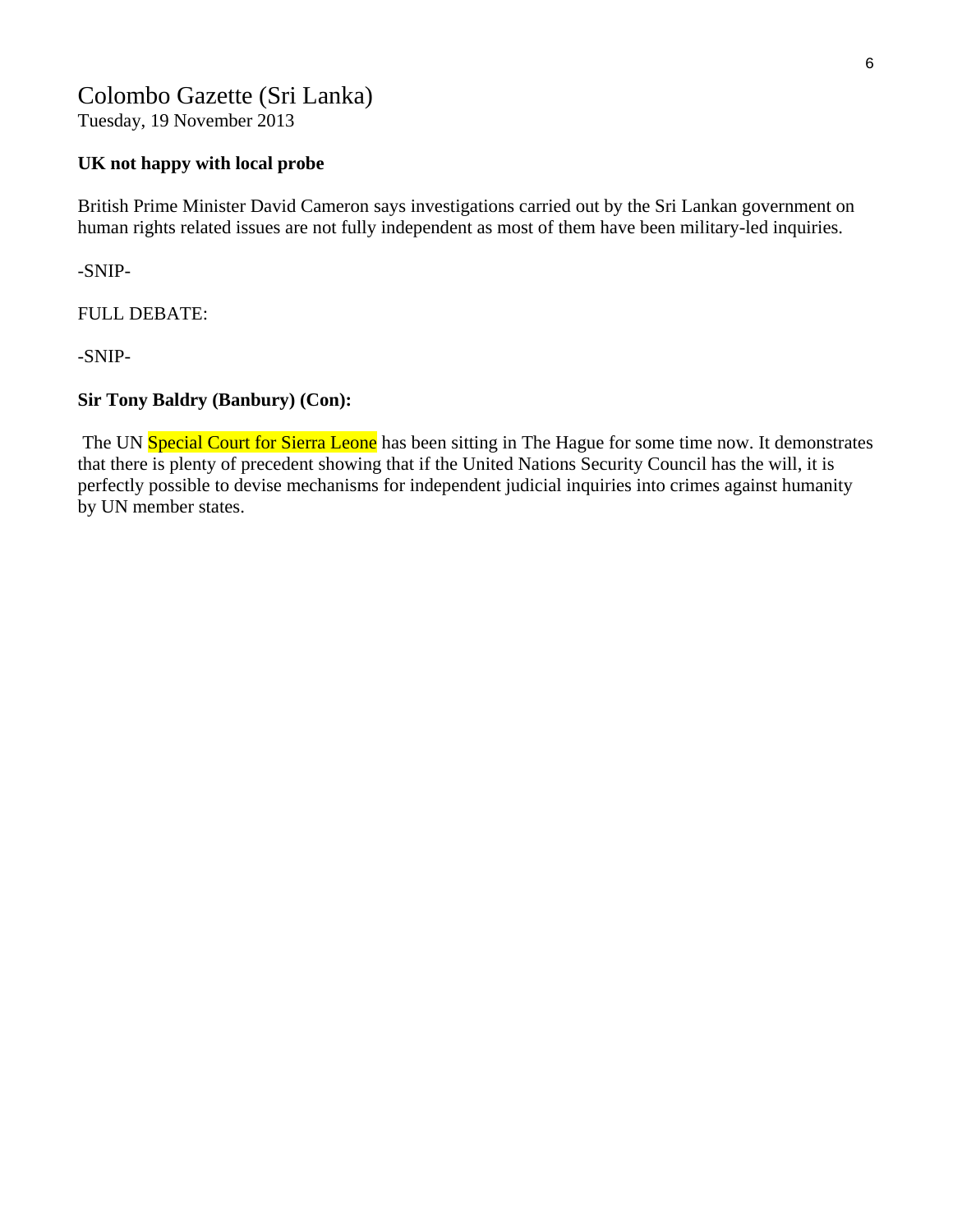The Star (Kenya) Monday, 18 November 2013 Opinion

#### **UNSC Verdict Is a Victory for the Rule of Law**

The world is increasingly interdependent. There is key inter-dependence of development, security and human rights and in particular, how the rule of law is crucial for strengthening these three pillars.

The rule of law has figured prominently in approach to politics where all persons, institutions and entities, public and private, including the State itself, are accountable to just, fair and equitable laws and are entitled to equal protection of the law.

Kenya is no exception. This is why the United Nations Security Council deferral rejection for Kenya cases at ICC was not only victory against impunity, it was also unequivocal reaffirmation of significance of rule of law.

On May 31 2004, the Appeals Chamber of Sierra Leone Special Court, a court set up by African Union with the backing of United Nations, held that heads of state immunity does not apply to the prosecution of international crimes. It means that no one -- including national leaders who perpetrate or order the commission of crimes --will be legitimately shielded from facing justice based on their political power.

African leaders abet, aid, plan and finance commission of grave crimes against fellow African people. When called to account, they cleverly create a narrative of victimhood turning against the real victims and those demanding for accountability. The UNSC deferral rejection did not in any way 'humiliate' Africa or the African people.

The Rome Statute of the International Criminal Court, whose principles and values are well grounded in Kenya Constitution, prosecutes persons in their individual criminal responsibility capacity regardless to their official status.

This also means public funds and other resources CANNOT be spent on the ICC cases. The country cannot apply Constitution and other national laws selectively.The Judiciary and other institutions like the IEBC are deliberately stifling Chapter 6 and national values. They have make sure Articles 2(6), 10, 73, and 132(5) of the Constitution are respected and upheld. Further articles 143(4) and 145(1) (a) & (b) are instructive whenever an individual is accused of or is charged with national or international crimes while holding key state office.

The rule of law and development are strongly interrelated and mutually reinforcing. Advancement of the rule of law is essential for sustained and inclusive economic growth. Today Kenya is facing testing time in demonstrating respect and enforcing the rule of law as a central pillar of achieving sustainable development, security and human rights.

The critical challenge before the country is fully enforcing national values, principles and international obligations enshrined in the progressive Constitution. Upholding rule of law is key step in realizing the fruits of the Constitution, achieving an effective democratic devolved system of development and governance benefiting all Kenyans and creating new opportunities for many young people. Now is the time for the people of Kenya to stand firm towards a establishing more democratic state.